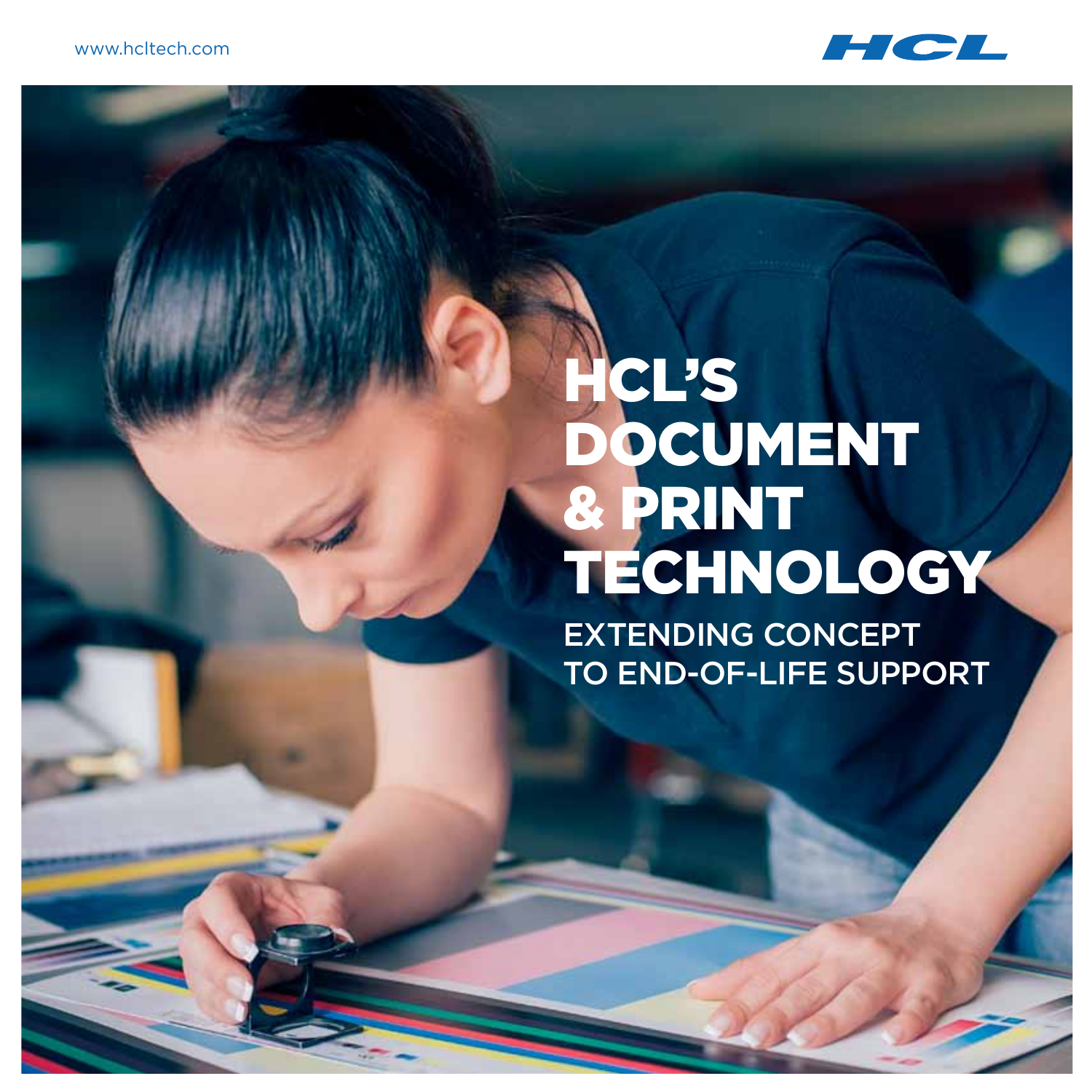With over 12 years of experience, HCL's document and print technology (DPT) practice has gained a reputation for helping enterprises achieve a competitive edge. Our engagements have involved new product development, reengineering, solutions development, test automation, and sustenance engineering. Leveraging more than 10 partnerships with prototype manufacturers and environmental test and certification labs for document technology, digital imaging technology, and printhead development, we have always focused on offering solutions that enterprises seek.

HCL has over 1,800 highly experienced professionals spread across geographies such as the US, the UK, India, Japan, and Malaysia. Over the years, we have launched around 40 products with more than 100,000 installations.

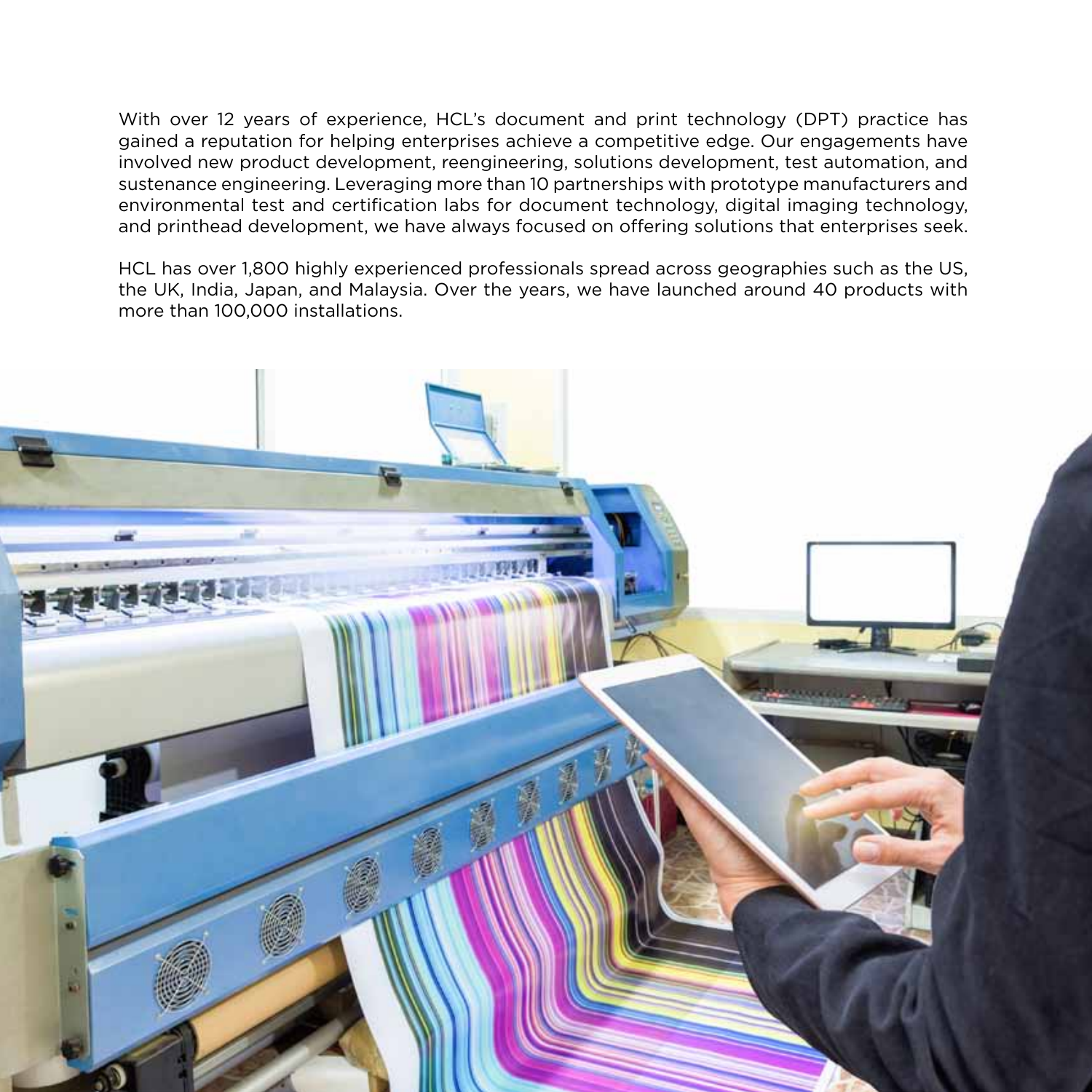### **Domain Competency**

HCL's competencies in the DPT domain include infrastructure support, full product engineering, design controller S/W, QA and testing, sustenance engineering, manufacturing engineering services, and supply chain services.

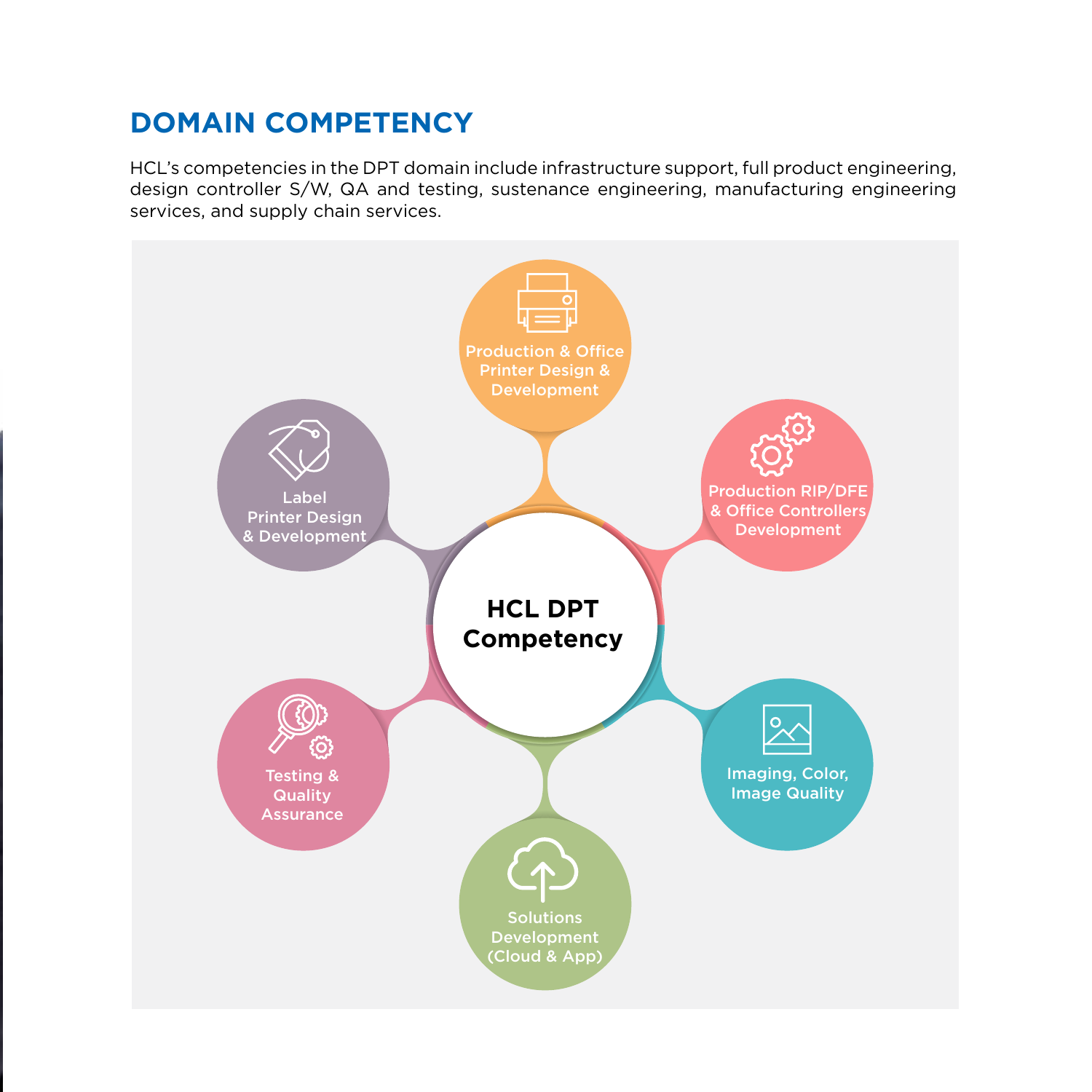

#### **Mechatronics**

HCL Mechatronic Systems Center of Excellence (CoE) is a highly experienced group of more than 3,400 professionals working flexibly across multiple disciplines and specializations. The team focuses on the delivery of high-value innovation from research through to product launch and beyond.

The center has three focus areas:

#### **Innovation:**

- • More than 110 patents for customers
- • Advanced skills in niche areas such as product styling, packaging, feasibility research and overall design directions, value engineering, and technical publication

#### **Infrastructure:**

- • State-of-the-art delivery centers (India: Bangalore, Chennai, Hyderabad, Pune, and Madurai; USA: Webster, NY; UK: Welwyn Garden City)
- • Four customer-dedicated labs, two teardown labs, and one mechanical verification lab
- • More than \$15 million investment in test labs, prototyping, and manufacturing infrastructure

#### **Value creation:**

- • Over \$700 million saved for HCL customers through value-managed services
- • Over 10,000 cost analysis reports
- • Delivered average net engineering cost savings of 25% to 35% to our customers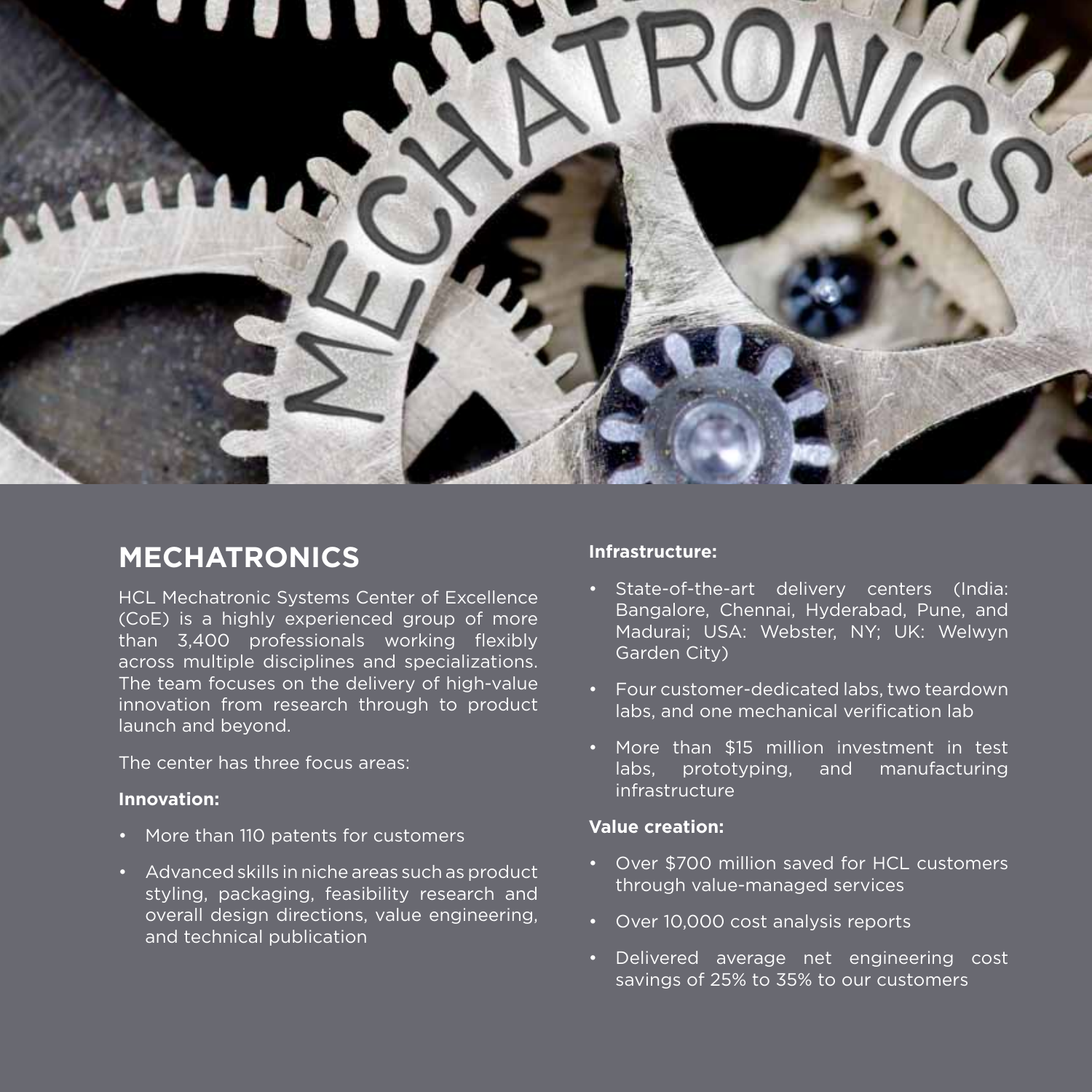# **Capabilities**

paper path technology, drive industry-changing custom power supplies, write embedded software, and implement sensor controls, imaging, and drivers. In effect, we have proven skills in developing complete end-to-end, world-class printers and document technology.

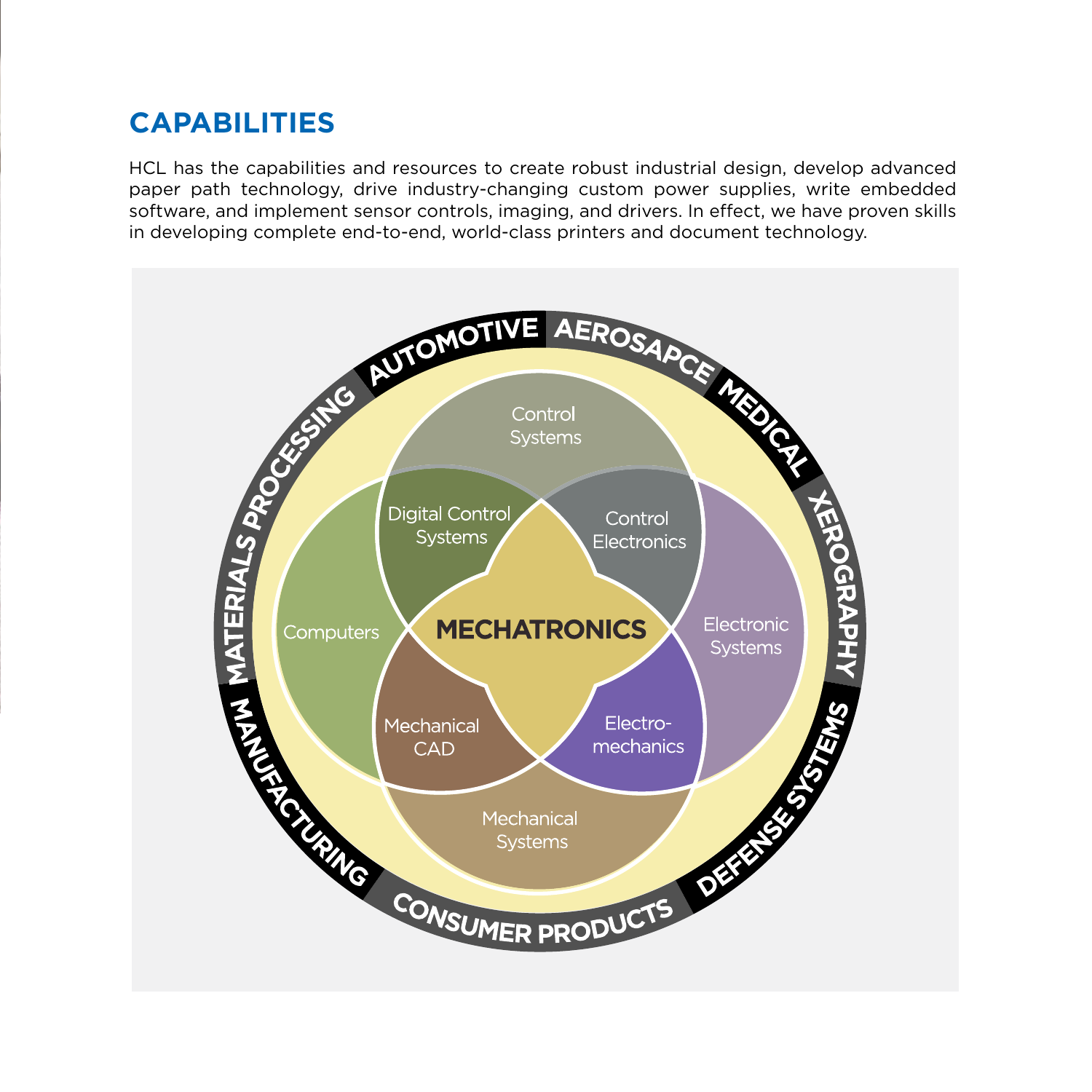#### **Prepress and Solutions**

HCL has developed data-printing technologies, insert functionality and export capabilities, image enhancements, color management, and printer drivers. This has allowed us to accelerate time to market of products and custom applications to meet and exceed customer needs.

We also have extensive knowledge in enabling mobile-ready experiences unmatched in the industry. With the support of homegrown technology, our team can automatically discover multi-function printers (MFPs), upload/download documents to/from the cloud, enable mobile operation with speech recognition, and support PDF, JPEG, PNG, and BMG.

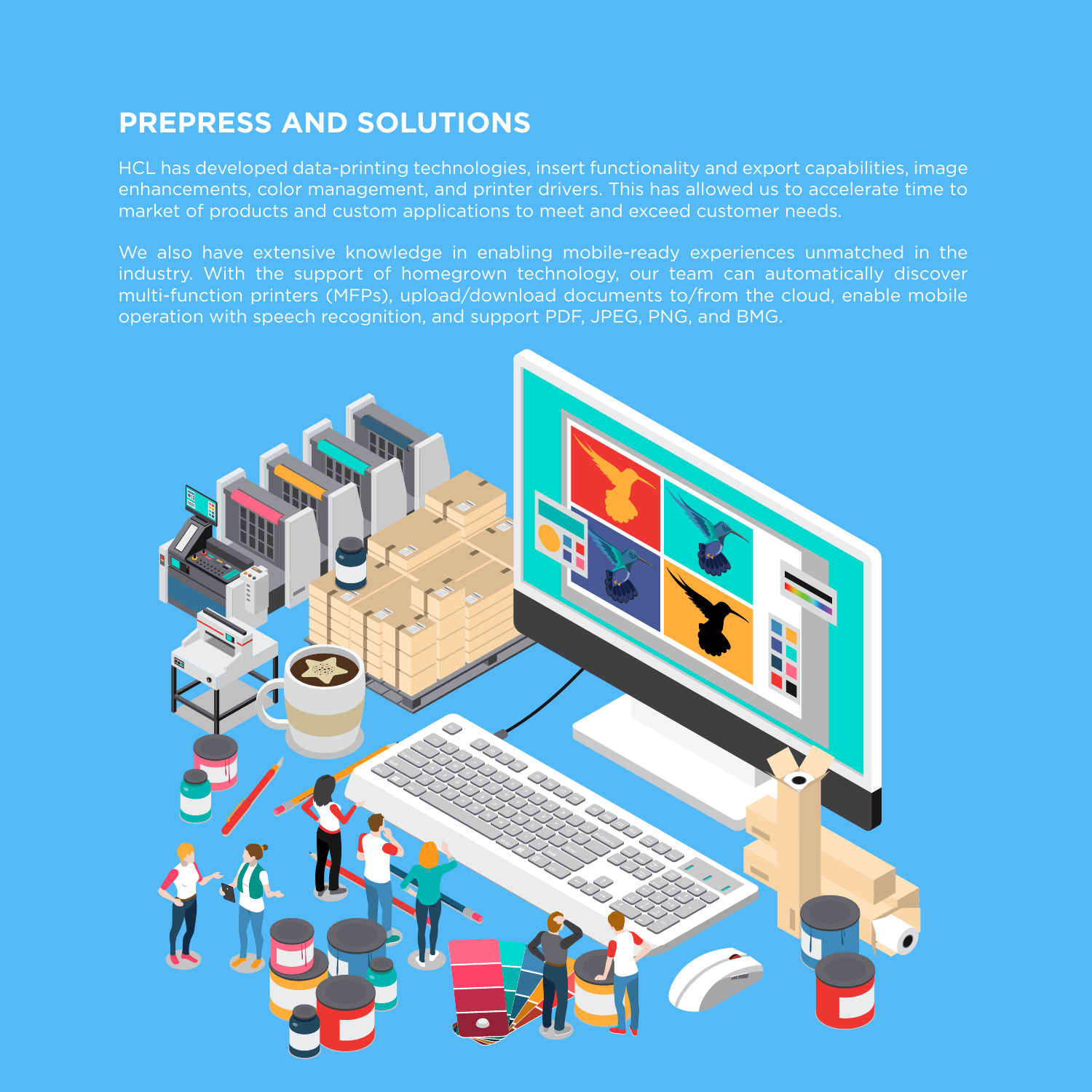# **Solutions Ecosystem**

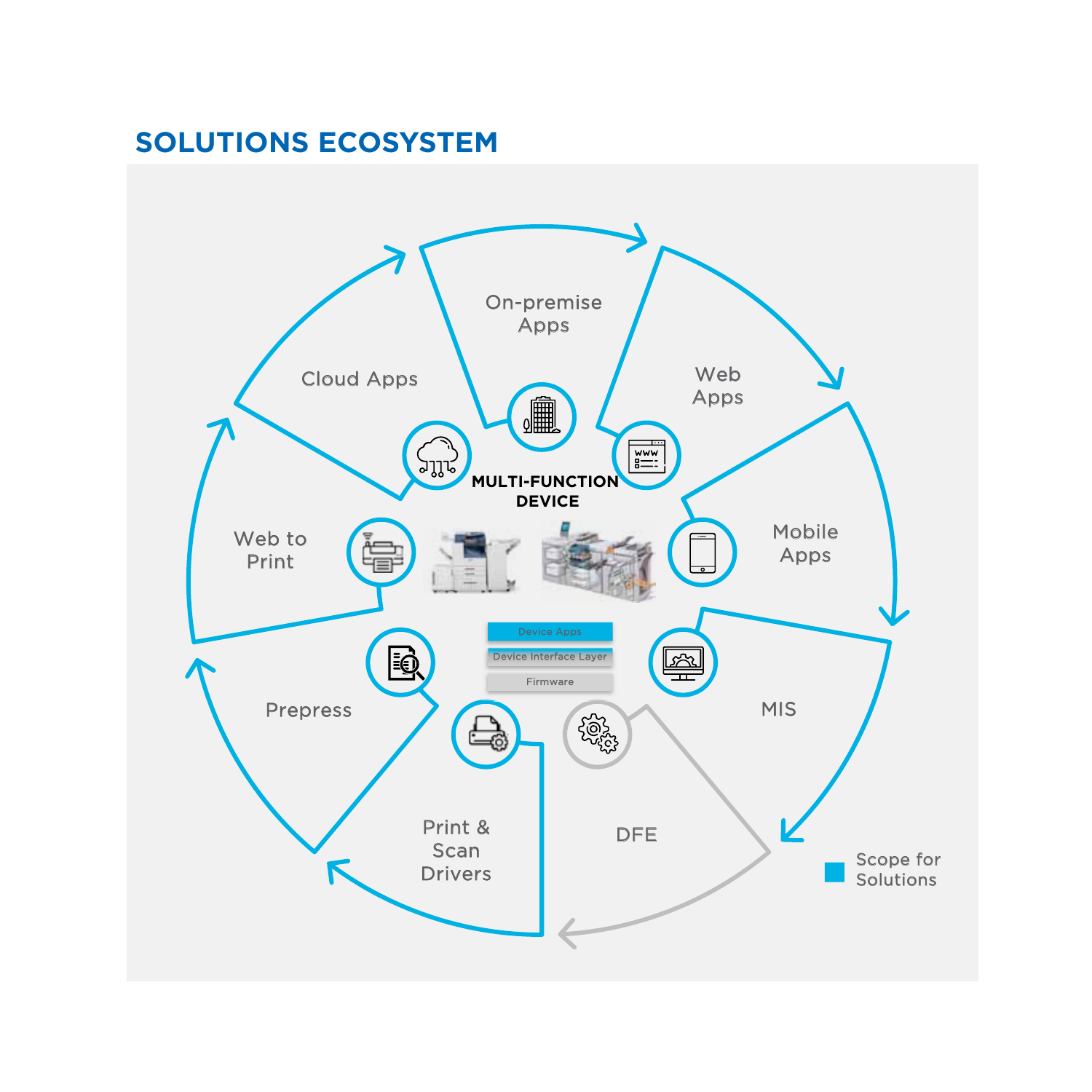# **Spectrum of Solutions**

Production Space (standalone or cloud hosted)

#### Enterprise Space

| <b>Cloud &amp;</b><br><b>On-Premise</b>                                                                                                      | <b>Mobile Apps</b>                                                                                                                            | <b>Device Apps</b>                                                                                 |
|----------------------------------------------------------------------------------------------------------------------------------------------|-----------------------------------------------------------------------------------------------------------------------------------------------|----------------------------------------------------------------------------------------------------|
| • Printer Management<br>• User Management<br>• Authentication<br>• Authorization<br>• Accounting<br>• Personalization<br>• Device App Stores | $\bullet$ Print<br>$\bullet$ Scan<br>• Self-Serve Apps<br>• Mobile Device<br>Management (MDM)<br>Integration<br>• Android OS<br>Customization | • Productivity Apps<br>• Workflow Apps<br>• Authentication<br>• Authorization<br>• Personalization |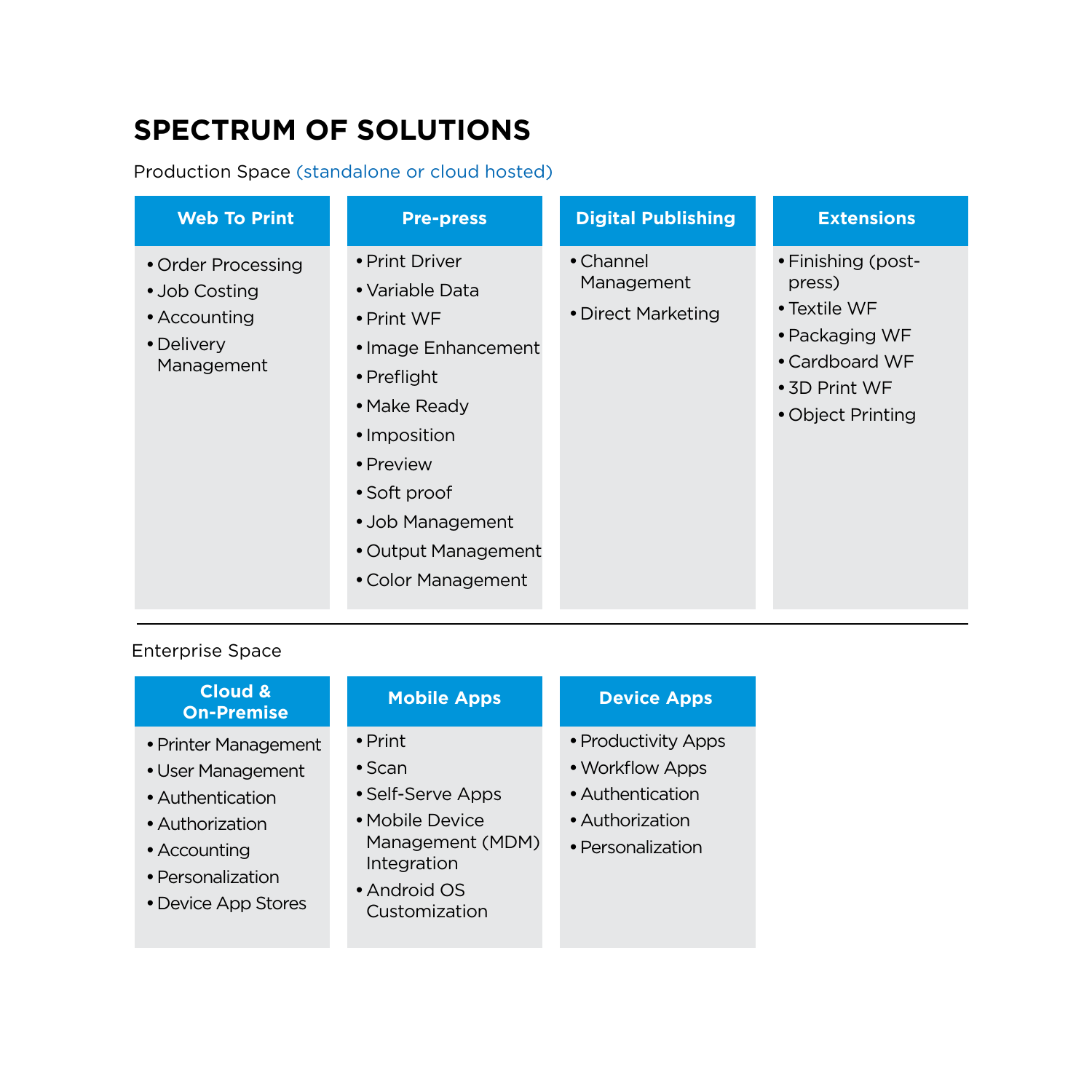#### **Quality Assurance**

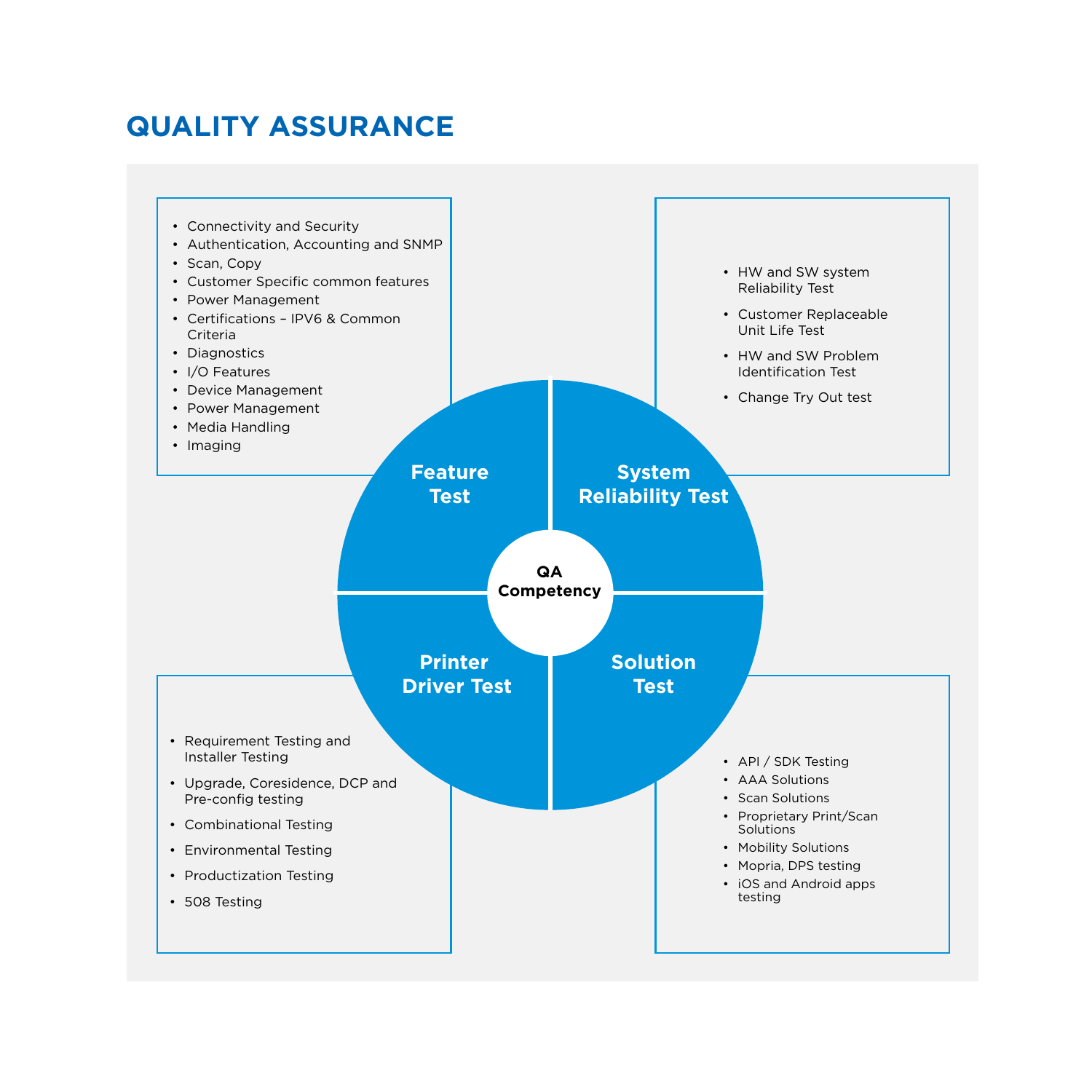#### **HCL's Next-Gen Solutions for the Print Domain**



**Predictive maintenance**



**Remote system monitoring**



**Asset track and trace**



**AR/VR support**



**Data analytics**



**Image processing**

#### **Solutions – Cloud Portfolio**

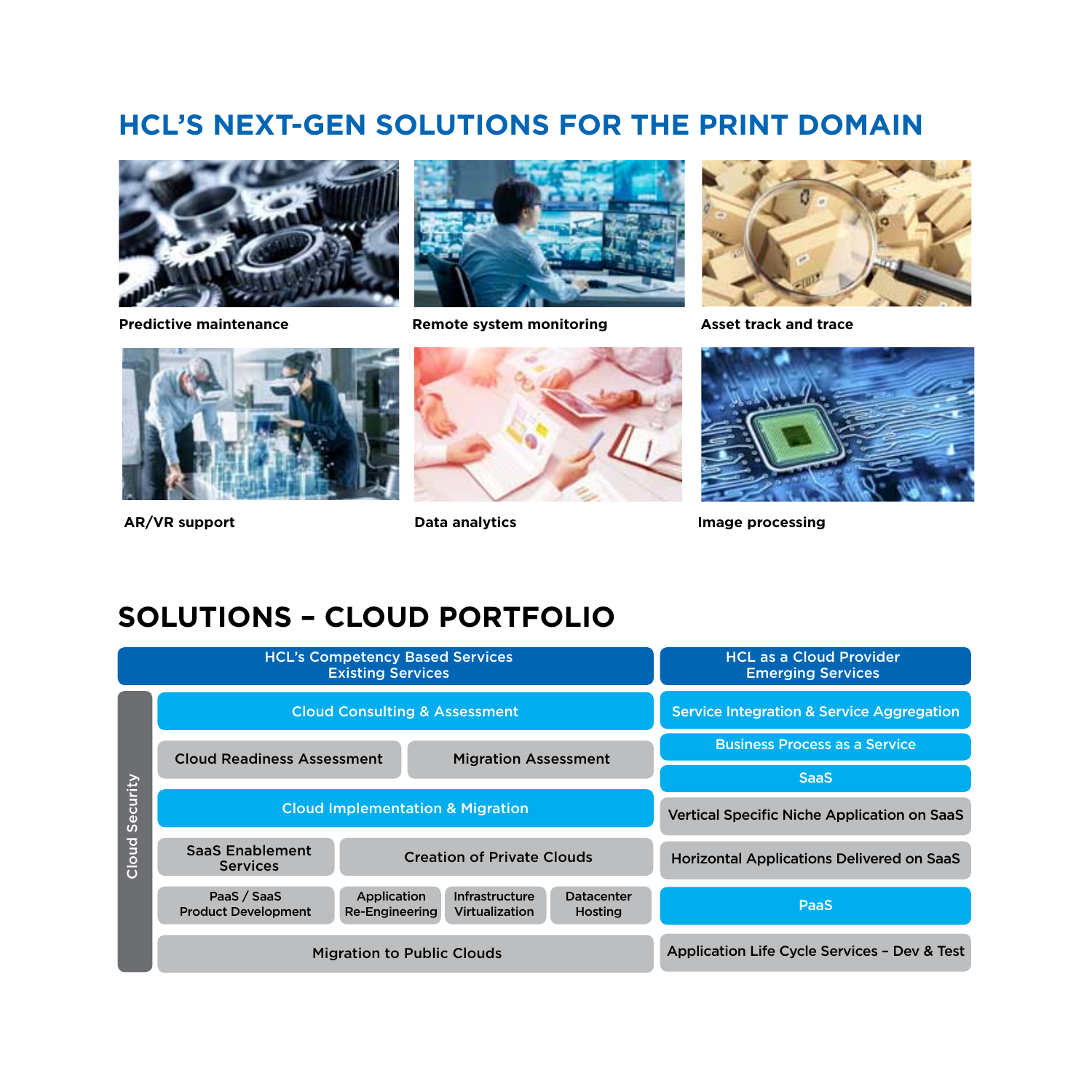# **What Sets Us Apart**

HCL offers concept-to-end of life (EOL) support and is the largest R&D service provider globally in the document technology products space. We have created more than 390 patentable ideas for our customers and enabled savings of over \$600 million in seven years for them. As many as 345 patents were filed of which 215 patents have been granted in areas such as:

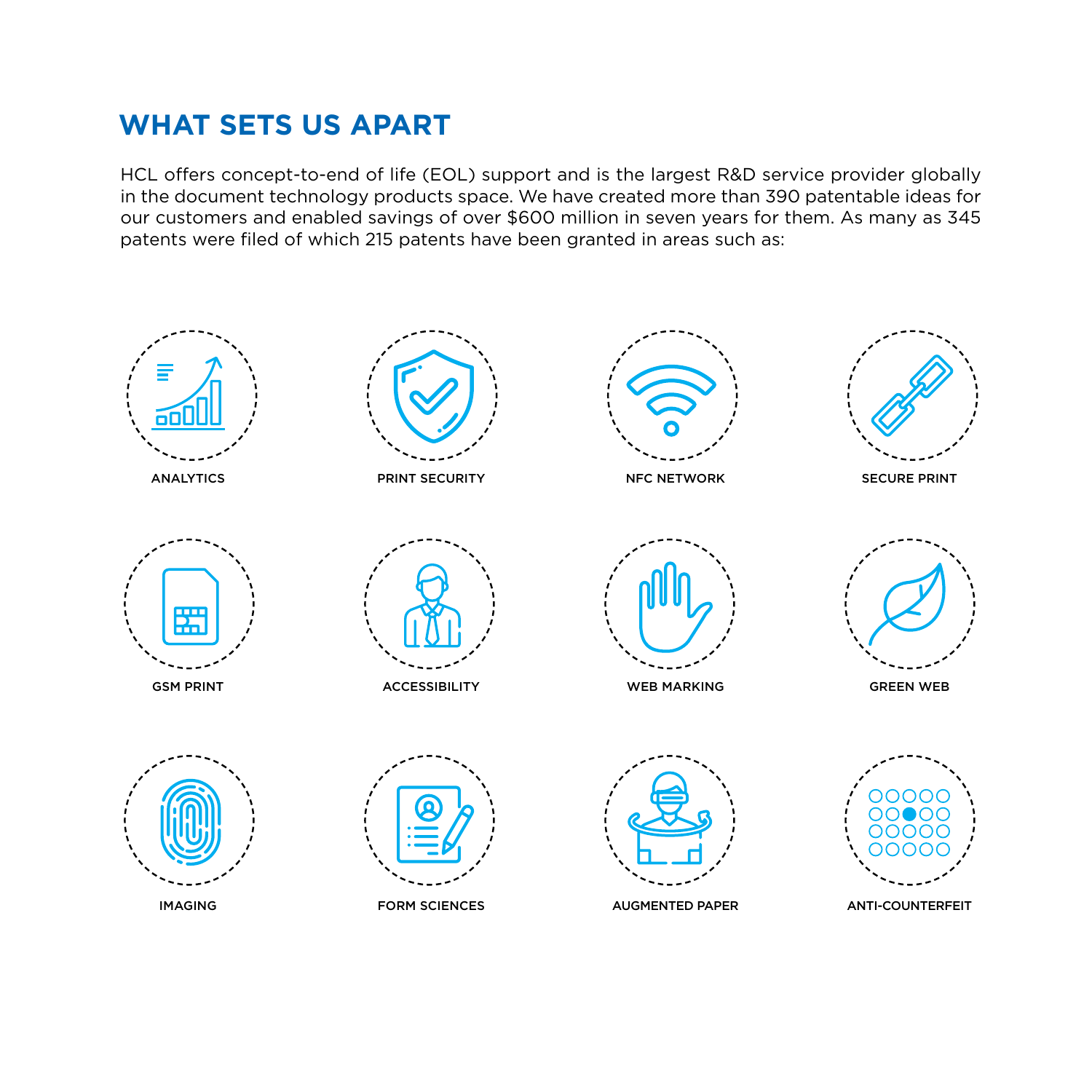# **Track Record**

HCL has made significant contributions in product development, production digital front end (DFE) and office controllers, solutions, printhead design, test automation, and sustenance for its clients.

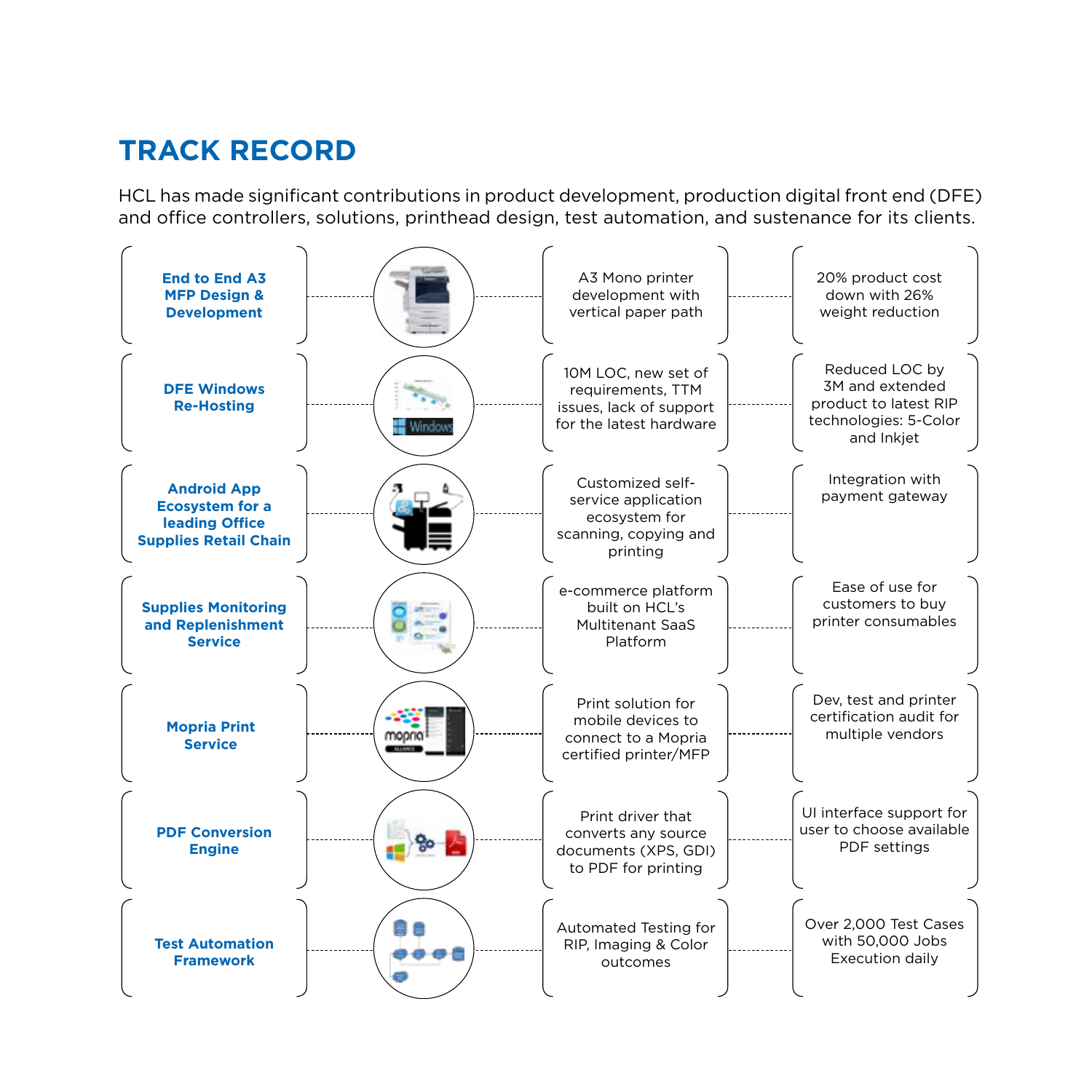# **Other Key Differentiators**

HCL boasts of a robust infrastructure that supports its DPT product portfolio:

- 100,000 sq. ft. lab space dedicated to document and print product technology
- 10,000 sq. ft. storage space for paper, consumables, and spares
- Three environmental chambers (10C, 5%rh to 40C, 90%rh)
- Power supply configuration to support geographies
- • Scrum rooms
- • Hardware and software environment:
	- Windows | Linux | Unix | Mac
	- Wireless networks, IPV4, IPV6
	- Smart cards, secure access cards, foreign device interface
	- Direct connectivity to customer's public servers from HCL labs

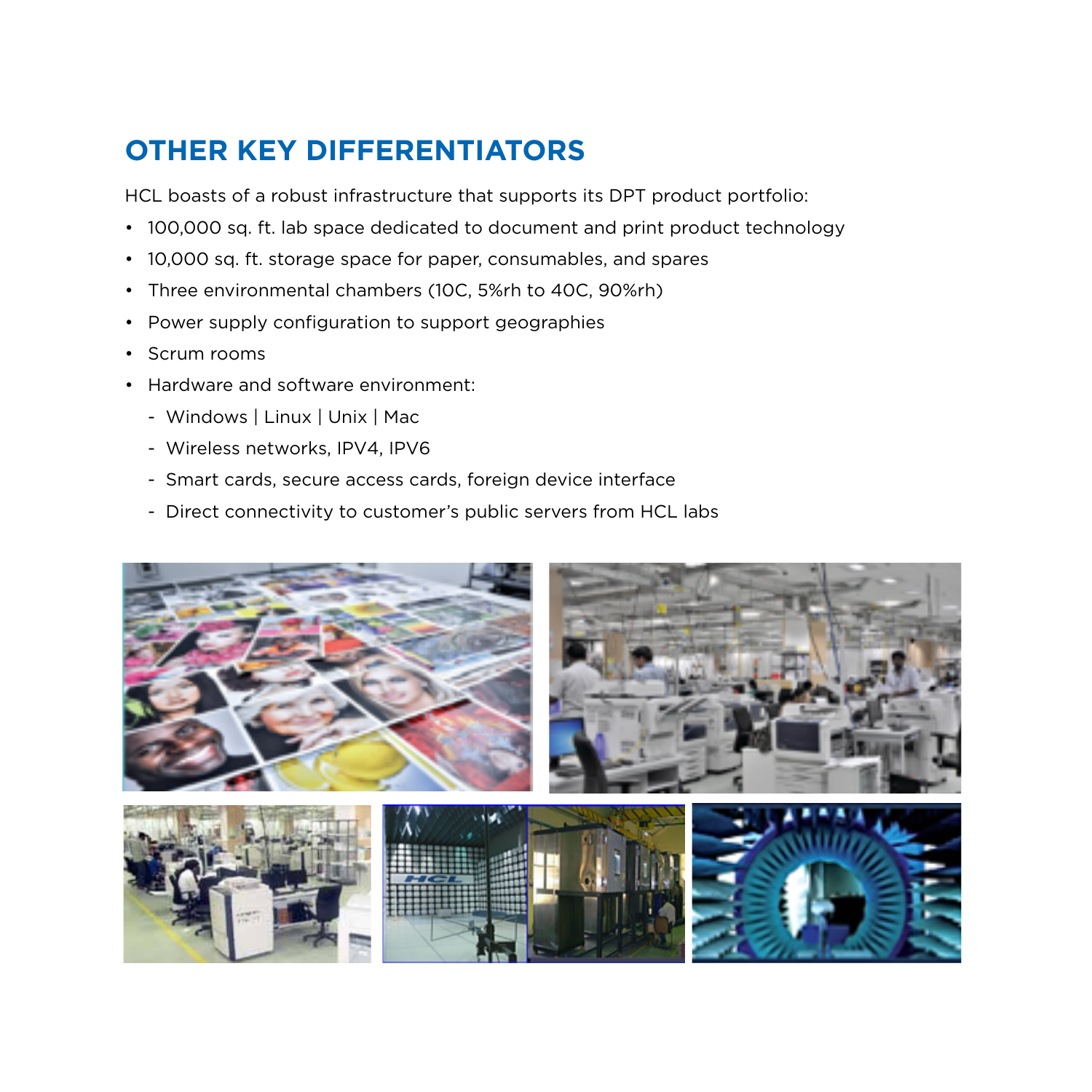# **CASE STUDIES**

The client is a US-based global corporation selling document technologies to companies and governments. They required assistance with the end-to-end development of an A3 mono printer with a vertical paper path. The scope for HCL included software, mechanical, hardware, evaluation, creation and determination of specifications, and program management. The specifications encompassed A3/A4, monochrome 45/55 rpm, vertical transport, as well as consumables management with RFID.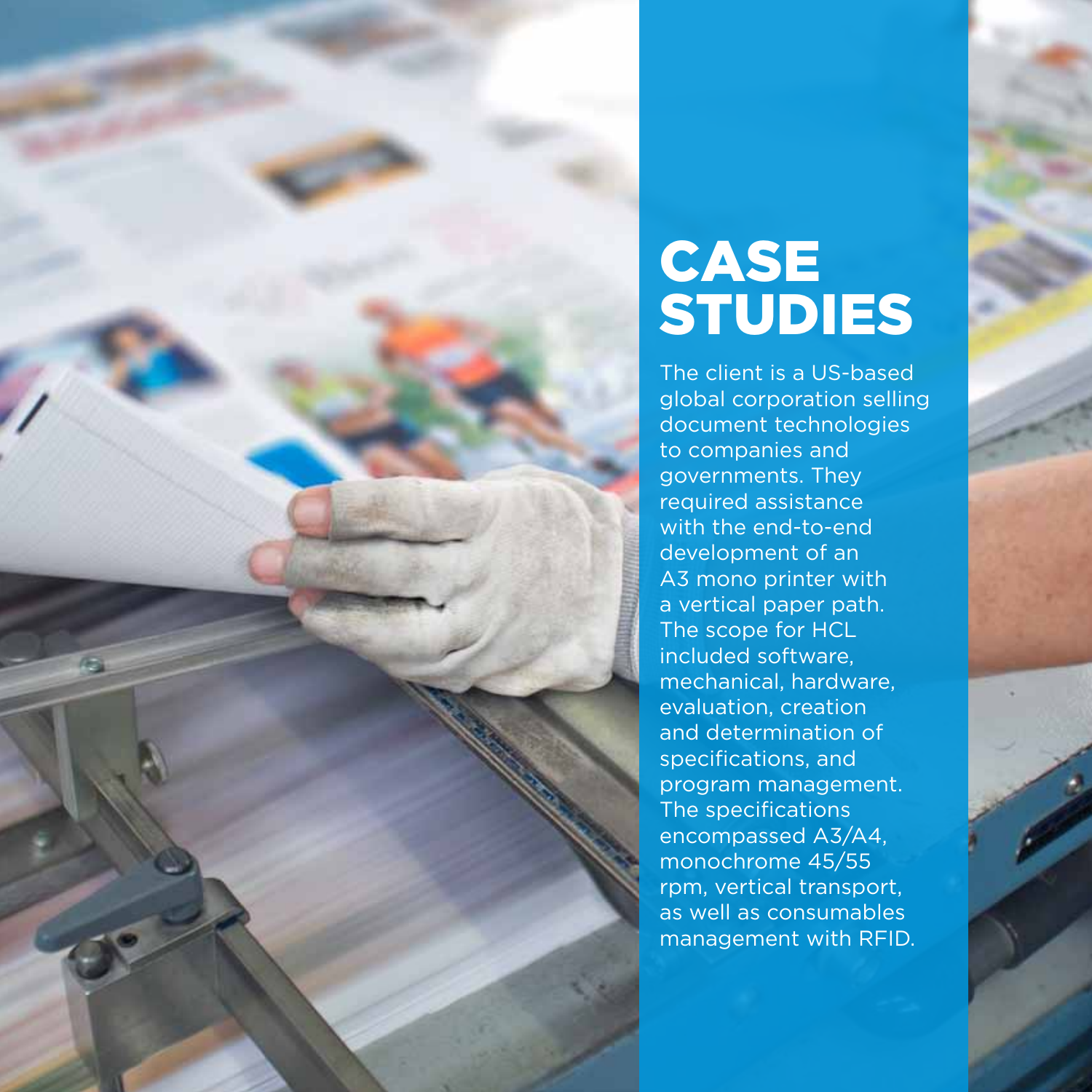#### **The solution highlights include:**

|                            | <b>Pre-Product</b> | <b>Product</b> | % Reduction |
|----------------------------|--------------------|----------------|-------------|
| Wight (lbs)                | 273                | 202            | 26          |
| Footprint (Width*Depth) mm | 980*640            | 640*640        | 35          |
| UMC(S)                     | 2791               | 2240           | 20          |
| Run Cost (\$/kp)           | 4.1                | 3.1            | 24          |

#### **The customer benefits include:**



• Built an industry-leading office printer in record time while significantly lowering the unit manufacturing cost (UMC)

Result: Millions of dollars in sales within an unexpected time frame

• Designed unit shells, internal circuit boards, custom firmware, auxiliary finishers, and worldclass print engines

Result: Innovative end-to-end design streamlined the manufacturing process which, in turn, lowered the unit cost for sales channels

• Contributed to the development of an end-user client application and automation platform that helps customize the workflow for various prepress needs, including the creation of printready files, track files, publish files, remote proof, scan to cloud, and credit application

Result: The workflow created a brilliant customer experience that allowed lightning fast ondemand printing through a wide variety of technologies

• Created a workflow and electronic form solution to address the paperwork needs of importing and exporting international goods utilizing software for a top-tier ECM vendor. The solution delivered was integrated and could be driven from an MFP

Result: Delivered off-the-shelf solutions that can be launched at the MFP and integrated with an enterprise content management (ECM) system